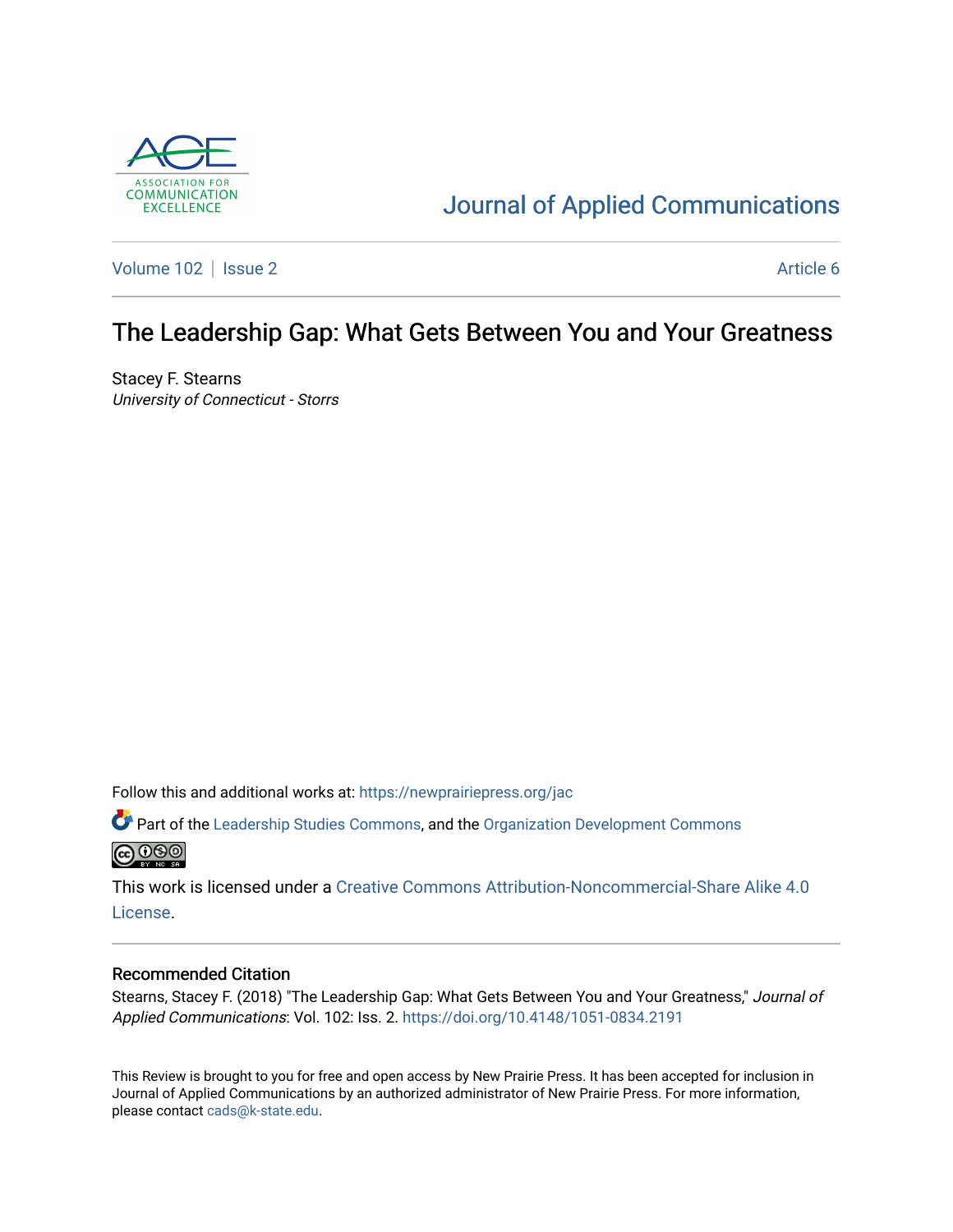### The Leadership Gap: What Gets Between You and Your Greatness

### Abstract

A review of The Leadership Gap: What Gets Between You and Your Greatness, by Lolly Daskal.

### Keywords

leadership, professional development, personal growth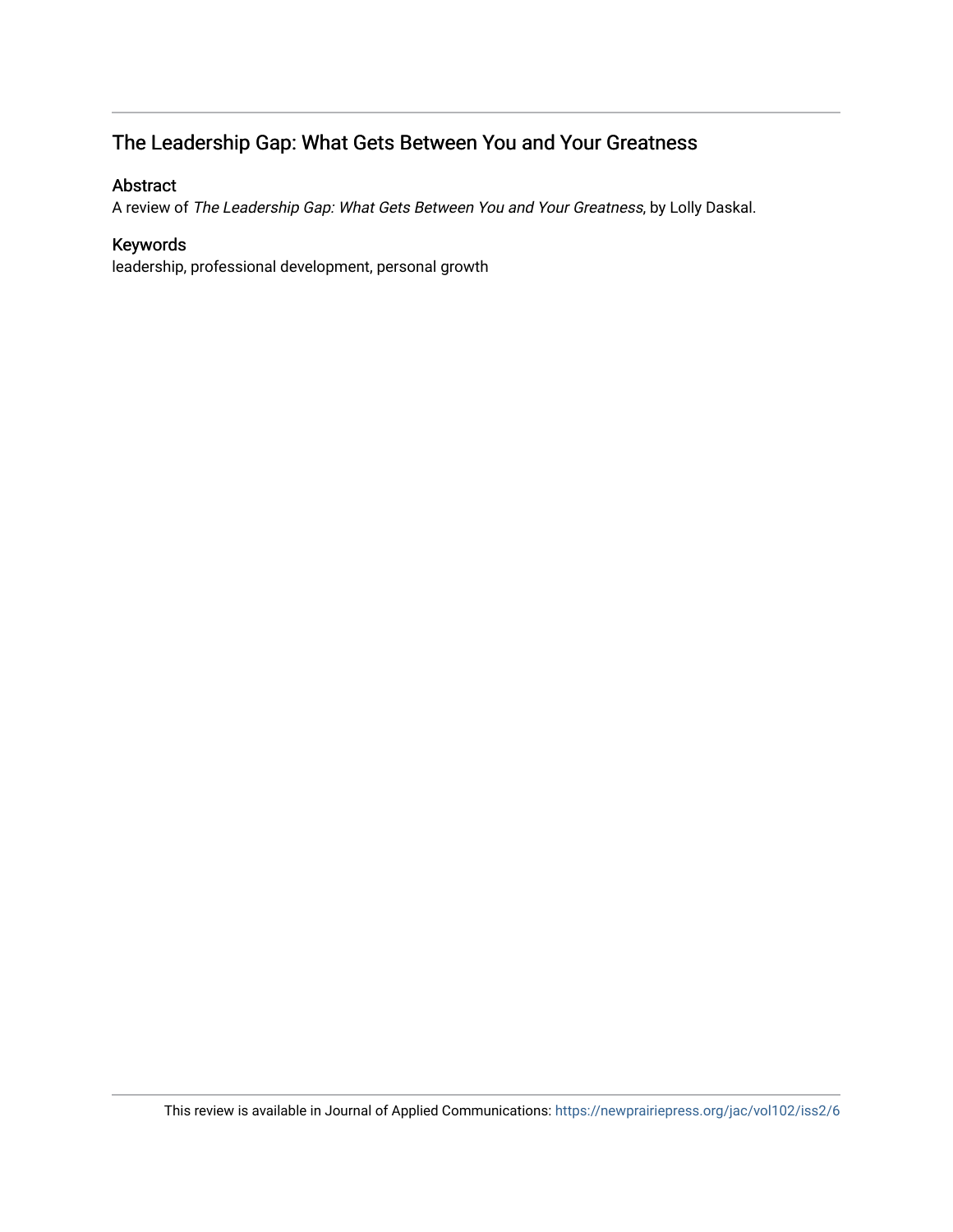### *The Leadership Gap: What Gets Between You and Your Greatness.* Lolly Daskal. (New York, NY: Portfolio, 2017). 240 pp.

Everyone is a leader, whether serving in a professional, volunteer, or personal setting. As leaders, we must continue to grow to reach our full potential. Often, there are gaps that inhibit our ability to develop our leadership (Daskal, 2017).

Communication professionals often serve in both formal and informal leadership roles. Whether it is with our teams, working with supervisors, collaborators, or the audiences we are communicating with, there is a leadership role for us as professionals. Understanding the gaps in personal leadership styles will allow the agricultural communicator to develop personally and professionally while completing our best work.

Lolly Daskal is a global leadership and executive coach. In her book, *The Leadership Gap: What Gets Between You and Your Greatness* (Penguin Random House LLC, 2017) she identifies seven leadership archetypes, and the shadow that each archetype must overcome.

Within each of us are two competing sides, a polarity of character, but only one leads to greatness. Regardless of how successful we become, if we want to continue to have a positive impact on the world and make a difference, we must constantly rethink the instincts that drive us (Daskal, 2017, p. 8).

She identified the archetypes after years of work in the leadership field with thousands of clients. Each of us is comprised of all seven archetypes, with some being stronger than others based on our personal leadership styles. The leadership archetypes and their shadows identified by Daskal (2017) are:

- 1. The Rebel and the Imposter.
- 2. The Explorer and the Exploiter.
- 3. The Truth Teller and the Deceiver.
- 4. The Hero and the Bystander.
- 5. The Inventor and the Destroyer.
- 6. The Navigator and the Fixer.
- 7. The Knight and the Mercenary.

A rebel leader is always asking; how can I push the envelope? Rebels avoid revolts and uprisings and are quiet warriors. The imposter lets self-doubt create a feeling of fraud and the need for perfection. The explorer seeks to discover, and move away from old dysfunctional ways. However, their shadow creates an exploiter who uses manipulation; for the exploiter control is power. Truth tellers ask; where shall I speak up? Their shadow is a deceiver who leads with suspicion and withholds information or tells half-truths (Daskal, 2017).

Hero leaders see areas where courage is needed and act. A gap in this archetype creates the bystander, who leads with fear when they see something and do nothing. The inventor looks for ways to make things better, but their shadow is the destroyer, who leads with corruption. This means cutting corners and compromising on quality to do things faster. Navigators ask how we can get where we need to go and steer people toward workable solutions. The danger for a navigator is becoming the fixer, who leads with arrogance. Knights serve others as loyal protectors, but their gap is a mercenary that only serves him or her self (Daskal, 2017).

Each person develops their own leadership style that is comprised of several archetypes, and it can change over time. The shadows can create a gap within each archetype. A leadership gap hinders personal growth and creates problems in personal and professional lives (Daskal, 2017).